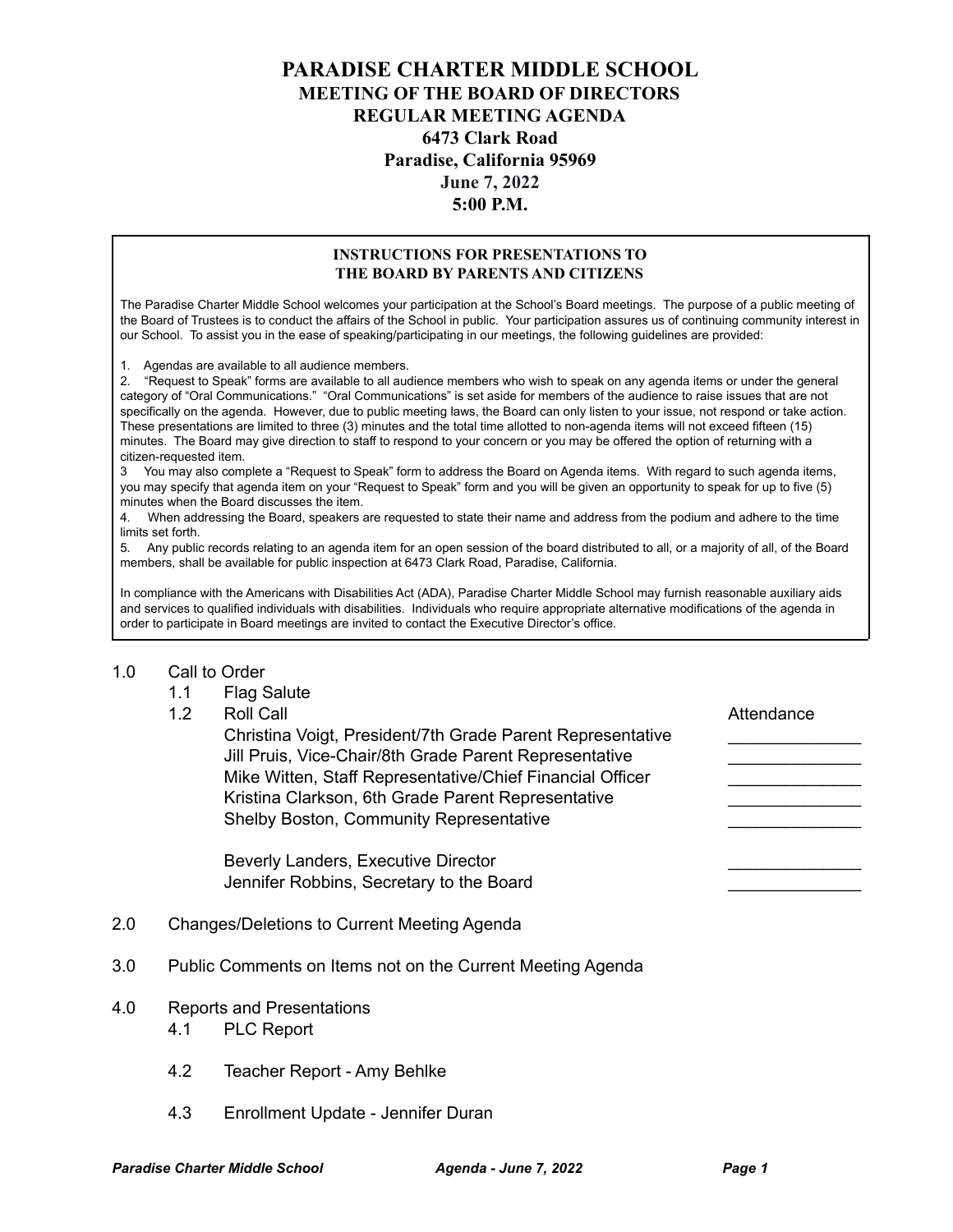- 4.4 Principal's Report Beverly Landers
	- 4.4.a Graduation Update
	- 4.4.b Appreciation Acknowledgement of Board Member Jill Pruis's Service
	- 4.4.c Appreciation Acknowledgement of Teacher Mike Blaschke
	- 4.4.d Report on Safety and Risk Management

### 5.0 Discussion Items

- 5.1 Initial Budget Prepared by CBO Lisa Speegle
- 5.2 Minimum Wage and Impact on Teacher's Salaries
- 5.3 Budget Overview for Parents
- 5.4 Mid-Year Supplemental Report
- 5.5 2022-2023 LCAP Presentation
- 5.6 Paradise Recreation & Park District Partnership
- 5.7 Legally Mandated Student Services Policies and Annual Notices
- 5.8 New Policy Regarding Limits on Admin Financial Decisions Not Requiring Board Approval
- 5.9 Furniture Purchase for New Counseling Offices
- 5.10 Executive Director Contract for 2022-2023

# 6.0 Consent Agenda

- 6.1 Approval of Minutes from the May 17, 2022 Meeting
- 6.2 Approval of the May 2022 Financial Reports, Payments to Vendors, and Donations Prepared by Lisa Speegle, CBO

# 7.0 Action Items

- 7.1 Approve 2020 Tax Returns Prepared by Horton McNutly & Saeteurn, LLP
- 7.2 Approve Resolution Education Protection Account 2022-2023
- 7.3 PCMS Contract Mandelbaum Consulting 2022-2023
- 7.4 Committee Present Candidate for 6th Grade Board Representative
- 7.5 Full Time Physical Education Job Position
- 8.0 Closed Session
	- 8.1 Public Employee Performance Evaluation: Superintendent (Pursuant to Goverment Code Section 54957